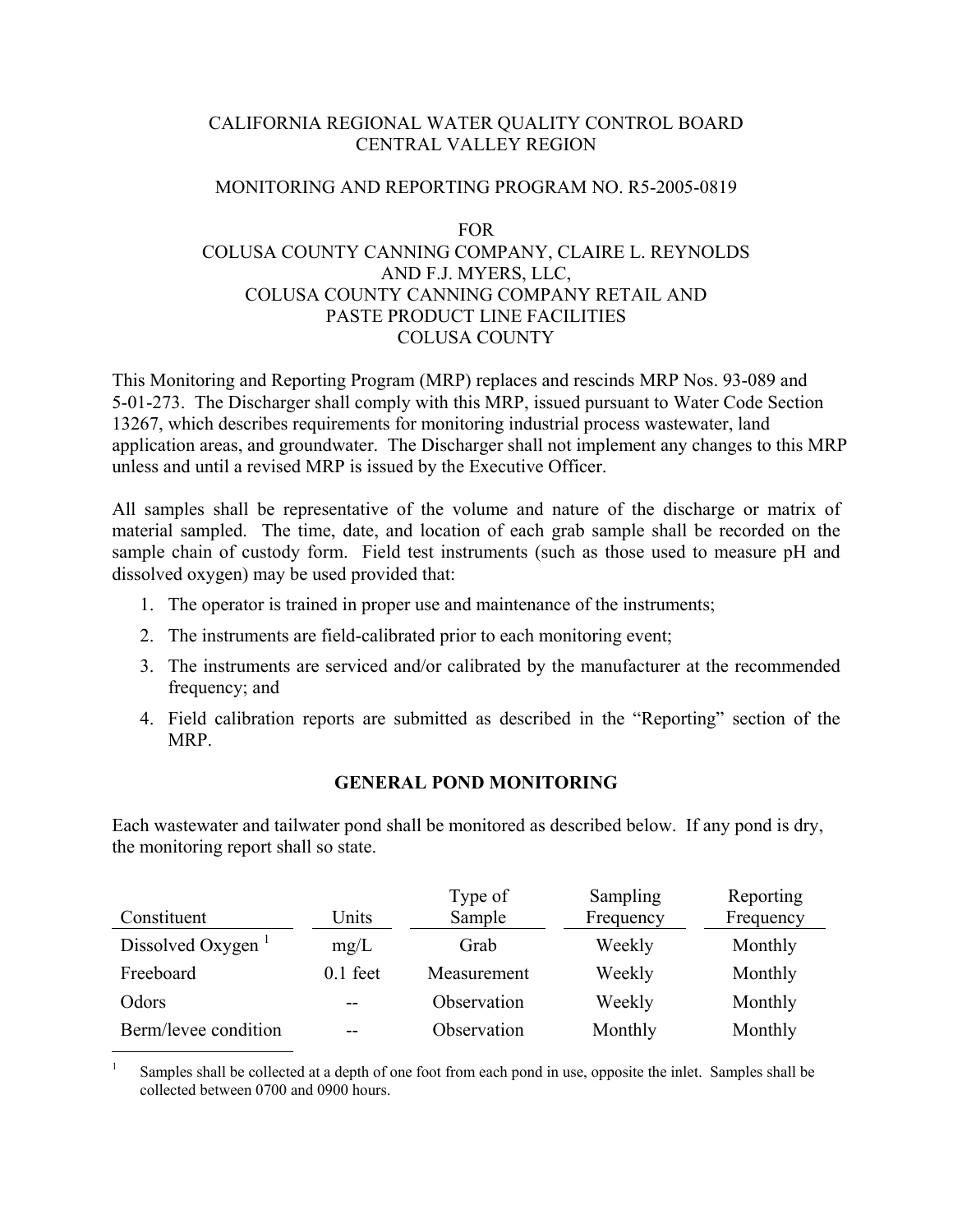#### MONITORING AND REPORTING PROGRAM NO. R5-2005-0819 -2- COLUSA COUNTY CANNING COMPANY, CLAIRE L. REYNOLDS AND F.J. MYERS, LLC, COLUSA COUNTY CANNING COMPANY RETAIL AND PASTE PRODUCT LINE FACILITIES COLUSA COUNTY

## **EFFLUENT MONITORING**

Effluent samples shall be collected just prior to discharge to each of the land application areas (i.e., at the paste line discharge site and the retail line discharge site). Grab samples collected from a pipeline or sump pit will be considered representative. At a minimum, the Discharger shall monitor the wastewater as follows:

| Constituent/Parameter          | Units    | Sample<br>Type | Sampling<br>Frequency | Reporting<br>Frequency |
|--------------------------------|----------|----------------|-----------------------|------------------------|
| pH                             | pH units | Grab           | Weekly                | Monthly                |
| <b>Total Dissolved Solids</b>  | mg/L     | Grab           | Weekly                | Monthly                |
| <b>Fixed Dissolved Solids</b>  | mg/L     | Grab           | Weekly                | Monthly                |
| Suspended Solids               | mg/L     | Grab           | Weekly                | Monthly                |
| Settleable Solids              | m/L      | Grab           | Weekly                | Monthly                |
| $BOD5$ <sup>1</sup>            | mg/L     | Grab           | Weekly                | Monthly                |
| Total Kjeldahl Nitrogen        | mg/L     | Grab           | Weekly                | Monthly                |
| Nitrate Nitrogen               | mg/L     | Grab           | Weekly                | Monthly                |
| Standard Minerals <sup>2</sup> | mg/L     | Grab           | Monthly               | Monthly                |

<sup>1</sup> 5-day, 20ºC Biochemical Oxygen Demand

2 Standard Minerals shall include, at a minimum, the following elements/compounds: pH, boron, bromide, calcium, chloride, fluoride, magnesium, phosphate, potassium, sodium, sulfate, total alkalinity (including alkalinity series), and total hardness as  $CaCO<sub>3</sub>$ .

## **FLOW MONITORING**

For each facility (paste line and retail line), the Discharger shall monitor daily flows as follows:

|                                                     |                           | Type of                              | Monitoring                      | Reporting |
|-----------------------------------------------------|---------------------------|--------------------------------------|---------------------------------|-----------|
| <b>Flow Source</b>                                  | Units                     | Measurement                          | Frequency                       | Frequency |
| Processing plant to was tewater pond                | $\text{gpd}$ <sup>1</sup> | Meter<br>Observation                 | Daily <sup><math>1</math></sup> | Monthly   |
| Discharge to irrigation areas:<br>Daily total       | gpd                       | Meter<br>Observation                 | Daily <sup>2</sup>              | Monthly   |
| Daily subtotal to each irrigation<br>field or check | gpd and<br>inches         | Meter<br>Observation/<br>Calculation | Daily <sup>2</sup>              | Monthly   |

**1** Report as total daily flow from the flow source to the settling pond.

<sup>2</sup> Calculated based on total daily flows, flow rates, checks in use, and length of set time for each check.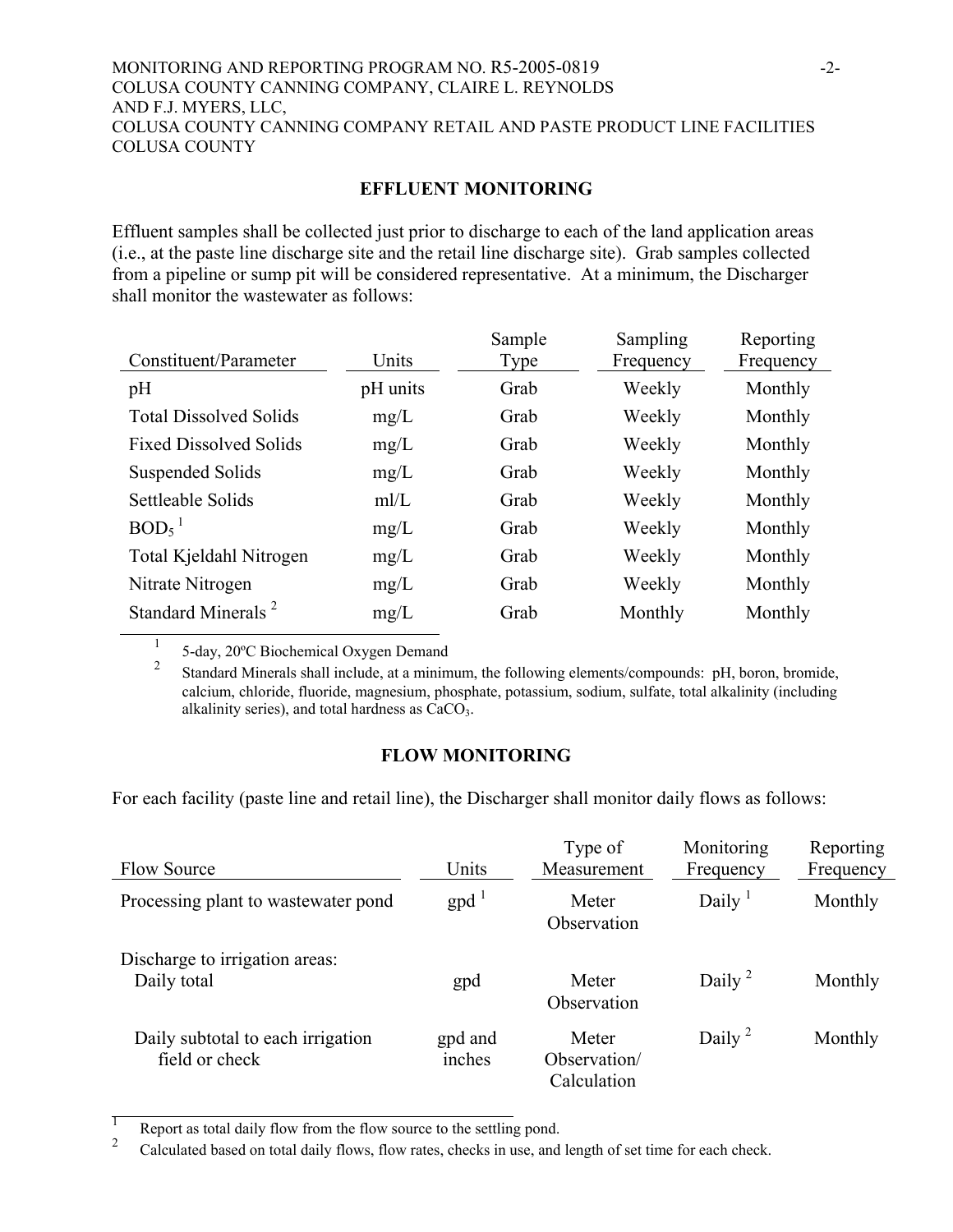# **LAND APPLICATION AREA MONITORING**

## **A. Daily Pre-Application Inspections**

The Discharger shall inspect the land application areas at least once daily prior to and during irrigation events, and observations from those inspections shall be documented for inclusion in the monthly monitoring reports. The following items shall be documented for each check or field to be irrigated on that day:

- 1. Evidence of erosion;
- 2. Berm condition;
- 3. Condition of each standpipe and flow control valve (if application);
- 4. Proper use of valves;
- 5. Condition of head ditch;
- 6. Soil saturation;
- 7. Ponding;
- 8. Tailwater ditches and potential runoff to off-site areas;
- 9. Potential and actual discharge to surface water;
- 10. Accumulation of organic solids in ditches and at soil surface;
- 11. Soil clogging;
- 12. Odors that have the potential to be objectionable at or beyond the property boundary; and
- 13. Insects.

Temperature; wind direction and relative strength; and other relevant field conditions shall also be observed and recorded. The notations shall also document any corrective actions taken based on observations made. A copy of entries made in the log during each month shall be submitted as part of the Monthly Monitoring Report.

## **B. Routine Monitoring**

The Discharger shall perform the following routine monitoring and loading calculations during all months when land application occurs, and shall present the data in the Monthly and Annual Monitoring Reports.

| Constituent                                          | Units     | Type of<br>Sample       | Sampling<br>Frequency | Reporting<br>Frequency |
|------------------------------------------------------|-----------|-------------------------|-----------------------|------------------------|
| Precipitation                                        | $0.1$ in. | Rain Gauge <sup>1</sup> | Daily                 | Monthly, Annually      |
| Irrigation fields and checks<br>receiving wastewater | --        | Observation             | Daily                 | Monthly, Annually      |
| Hydraulic loading rate                               | In.       | Calculated $2^2$        | Daily                 | Monthly, Annually      |
| $BOD5$ loading rate                                  | lb/ac/day | Calculated $^{2, 3}$    | Daily                 | Monthly, Annually      |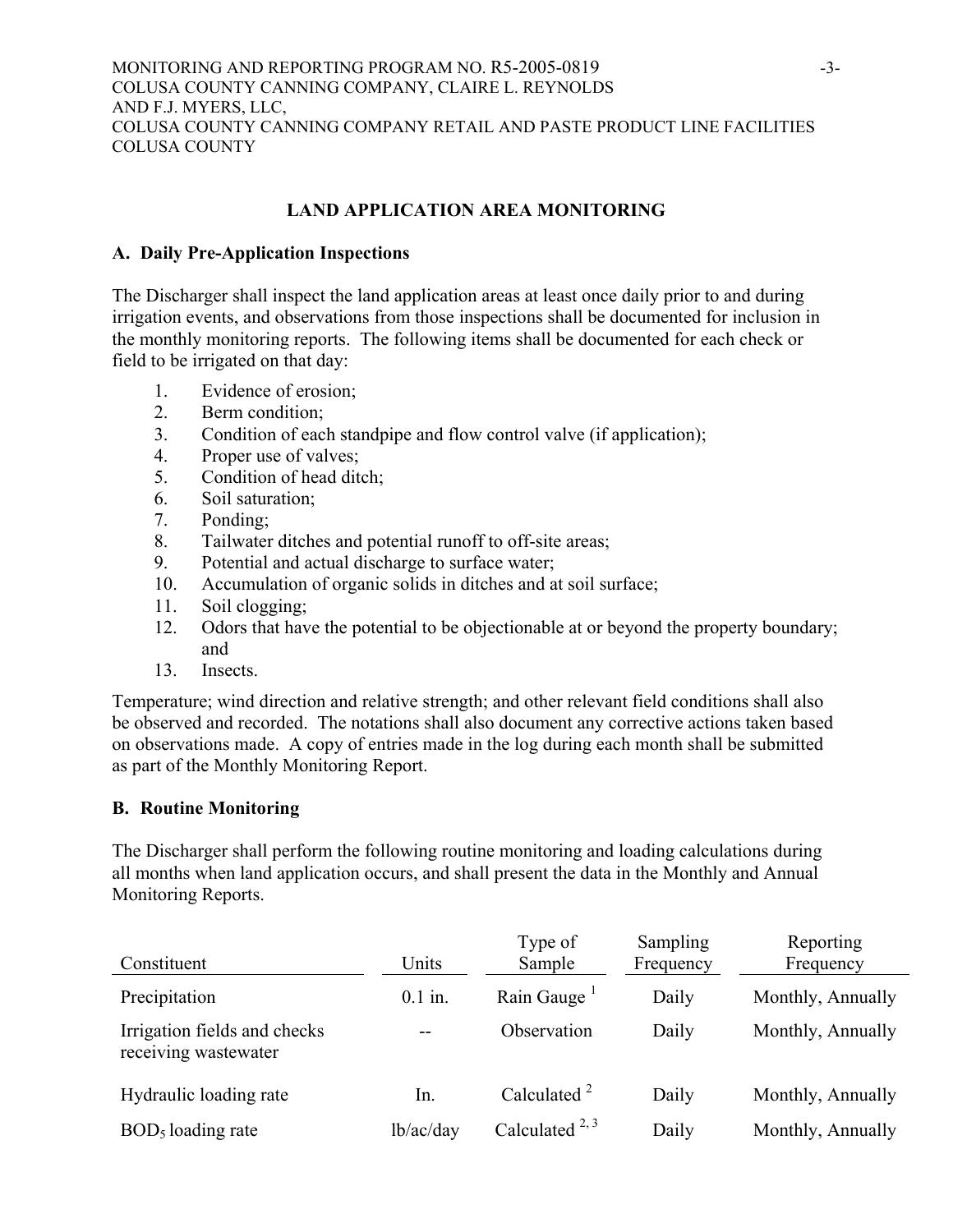#### MONITORING AND REPORTING PROGRAM NO. R5-2005-0819 -4- COLUSA COUNTY CANNING COMPANY, CLAIRE L. REYNOLDS AND F.J. MYERS, LLC, COLUSA COUNTY CANNING COMPANY RETAIL AND PASTE PRODUCT LINE FACILITIES COLUSA COUNTY

| Constituent                                                | Units     | Type of<br>Sample    | Sampling<br>Frequency | Reporting<br>Frequency |
|------------------------------------------------------------|-----------|----------------------|-----------------------|------------------------|
| Wastewater nitrogen loading<br>rate                        | lb/ac/day | Calculated $^{2, 4}$ | Daily                 | Monthly, Annually      |
| Nitrogen loading rate, other<br>sources (fertilizer, etc.) | lb/ac/mo  | Calculated $^{2, 5}$ | Monthly               | Monthly, Annually      |
| Total dissolved solids loading<br>rate                     | lb/ac/mo  | Calculated $^{2, 4}$ | Monthly               | Monthly, Annually      |

<sup>1</sup> Data obtained from the nearest National Weather Service rain gauge is acceptable.

<sup>2</sup> Rate shall be calculated for each irrigation check.

 $3$  BOD<sub>5</sub> shall be calculated using the daily applied volume of wastewater, actual application area, and the average of the three most recent BOD<sub>5</sub> results.

<sup>4</sup> Total nitrogen and TDS loading rates shall be calculated using the applied volume of wastewater, actual application area, and the average of the three most recent effluent monitoring results.

<sup>5</sup> Loading rates for supplemental nitrogen shall be calculated using the actual load and the application area.

### **D. Annual Soil Sampling**

The Discharger shall establish permanent representative soil monitoring locations as follows: three background locations outside of the land application areas (i.e., areas of the site that are not within irrigation checks) and eight locations within each of the land application areas. Sampling locations, including background locations, shall be distributed to be representative of each area and predominant soil types. Soil samples shall be collected from each sampling location at the following depth intervals: 2 to 3 feet and 4 to 5 feet below the ground surface. Each 12-inch sample shall be thoroughly mixed to create a composite sample representative of the depth interval, and shall be analyzed as follows:

| Constituent/Parameter                     | Units              | Sampling and Reporting<br>Frequency |
|-------------------------------------------|--------------------|-------------------------------------|
| Soil Classification<br>(USCS and USDA)    |                    | Annually                            |
| <b>Total Solids</b>                       | % total weight     | Annually                            |
| Total Alkalinity <sup>1</sup>             | $mg/Kg$ as $CaCO3$ | Annually                            |
| pH                                        | pH Units           | Annually                            |
| Cation Exchange Capacity <sup>1</sup>     | $meq/100$ grams    | Annually                            |
| Nitrate + Nitrite Nitrogen <sup>1,2</sup> | $mg/Kg$ , mg/L     | Annually                            |
| Total Kjeldahl Nitrogen <sup>1,2</sup>    | $mg/Kg$ , mg/L     | Annually                            |
| Total Nitrogen <sup>1,2</sup>             | $mg/Kg$ , mg/L     | Annually                            |
| Total Dissolved Solids <sup>1,2</sup>     | $mg/Kg$ , mg/L     | Annually                            |
| Electrical Conductivity <sup>2</sup>      | umhos/cm           | Annually                            |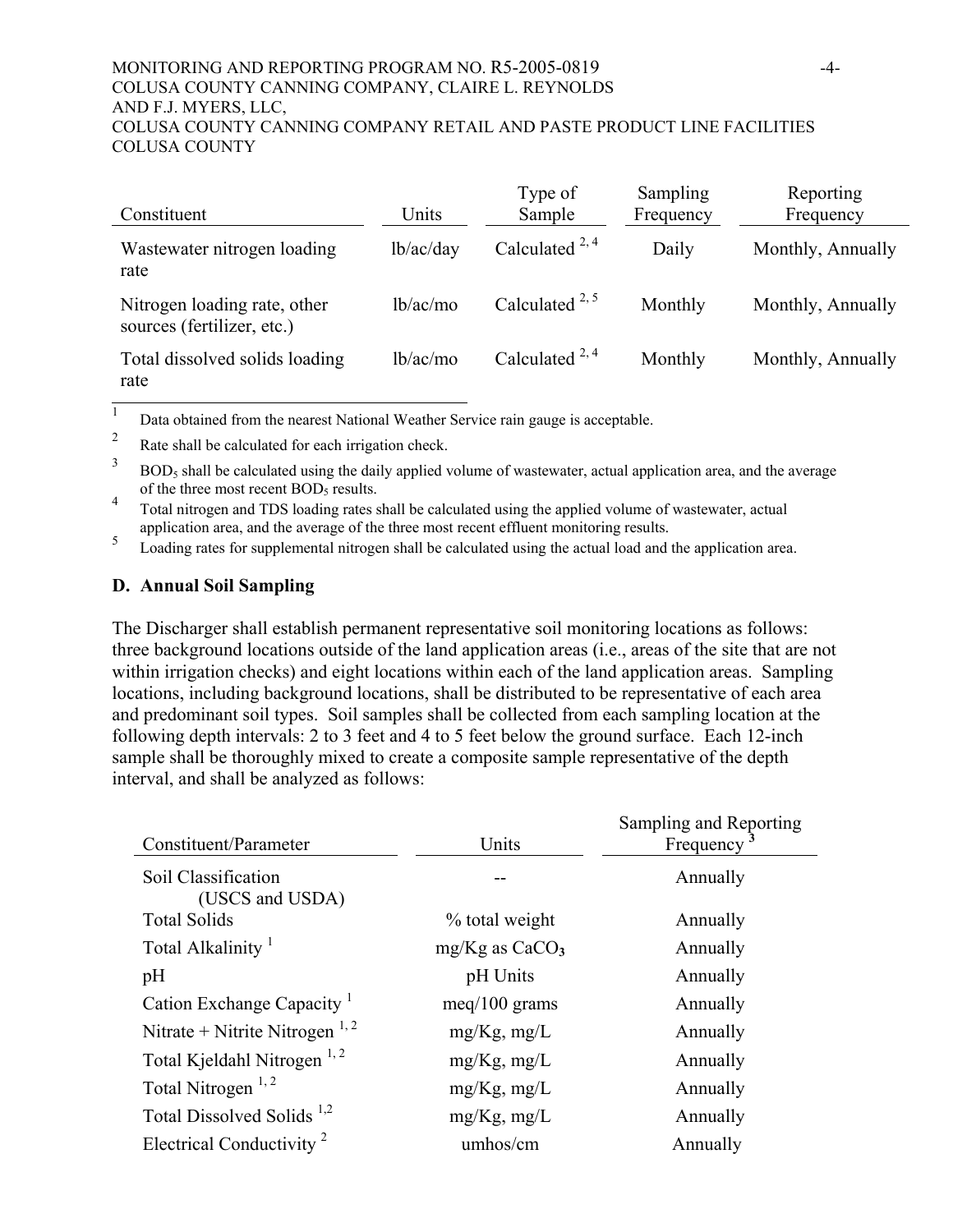#### MONITORING AND REPORTING PROGRAM NO. R5-2005-0819 -5- COLUSA COUNTY CANNING COMPANY, CLAIRE L. REYNOLDS AND F.J. MYERS, LLC, COLUSA COUNTY CANNING COMPANY RETAIL AND PASTE PRODUCT LINE FACILITIES COLUSA COUNTY

|                                     |       | Sampling and Reporting |
|-------------------------------------|-------|------------------------|
| Constituent/Parameter               | Units | Frequency              |
| Calcium <sup>2</sup>                | mg/L  | Annually               |
| Magnesium <sup><math>2</math></sup> | mg/L  | Annually               |
| Sodium $^2$                         | mg/L  | Annually               |
| Chloride $2$                        | mg/L  | Annually               |
| Iron $^2$                           | mg/L  | Annually               |
| Manganese $2$                       | mg/L  | Annually               |

 $\frac{1}{2}$  To be reported on a dry weight basis; show calculations.

2 Analysis shall be performed on the extract obtained from the Waste Extraction Test using distilled water as the extractant.

**3** Samples shall be collected in the spring (second quarter). Sampling must occur at the same time each year.

## **GROUNDWATER MONITORING**

The following groundwater monitoring requirements apply to existing monitoring wells LF-1, MW-4, MW-5, MW-6, MW-7, MW-8, MW-9 and any other wells subsequently installed to monitor the discharge areas. Prior to construction and/or sampling of any groundwater monitoring wells, the Discharger shall submit plans and specifications to the Board for review and approval. Once installed, all new wells shall be added to the MRP and shall be sampled and analyzed according to the schedule below.

Prior to sampling, the groundwater elevations shall be measured and the wells shall be purged at least three well volumes until temperature, pH and electrical conductivity have stabilized. Depth to groundwater shall be measured to the nearest 0.01 feet. Samples shall be collected and analyzed using standard EPA methods. Groundwater monitoring shall include, at a minimum, the following:

| Constituent/Parameter              | Units       | Sample Type | Sampling<br>Frequency | Reporting<br>Frequency |
|------------------------------------|-------------|-------------|-----------------------|------------------------|
| Depth to groundwater               | $0.01$ feet | Measurement | Monthly $3$           | Quarterly              |
| Groundwater elevation <sup>1</sup> | feet        | Calculated  | Monthly $3$           | Quarterly              |
| Gradient magnitude                 | feet/feet   | Calculated  | Monthly $3$           | Quarterly              |
| Gradient direction                 | degrees     | Calculated  | Monthly $3$           | Quarterly              |
| pH                                 | pH Units    | Grab        | Monthly $3$           | Quarterly              |
| Total dissolved solids             | mg/L        | Grab        | Monthly $3$           | Quarterly              |
| Fixed dissolved solids             | mg/L        | Grab        | Monthly $3$           | Quarterly              |
| Total Kjeldahl nitrogen            | mg/L        | Grab        | Monthly $3$           | Quarterly              |
| Nitrate nitrogen                   | mg/L        | Grab        | Monthly $3$           | Quarterly              |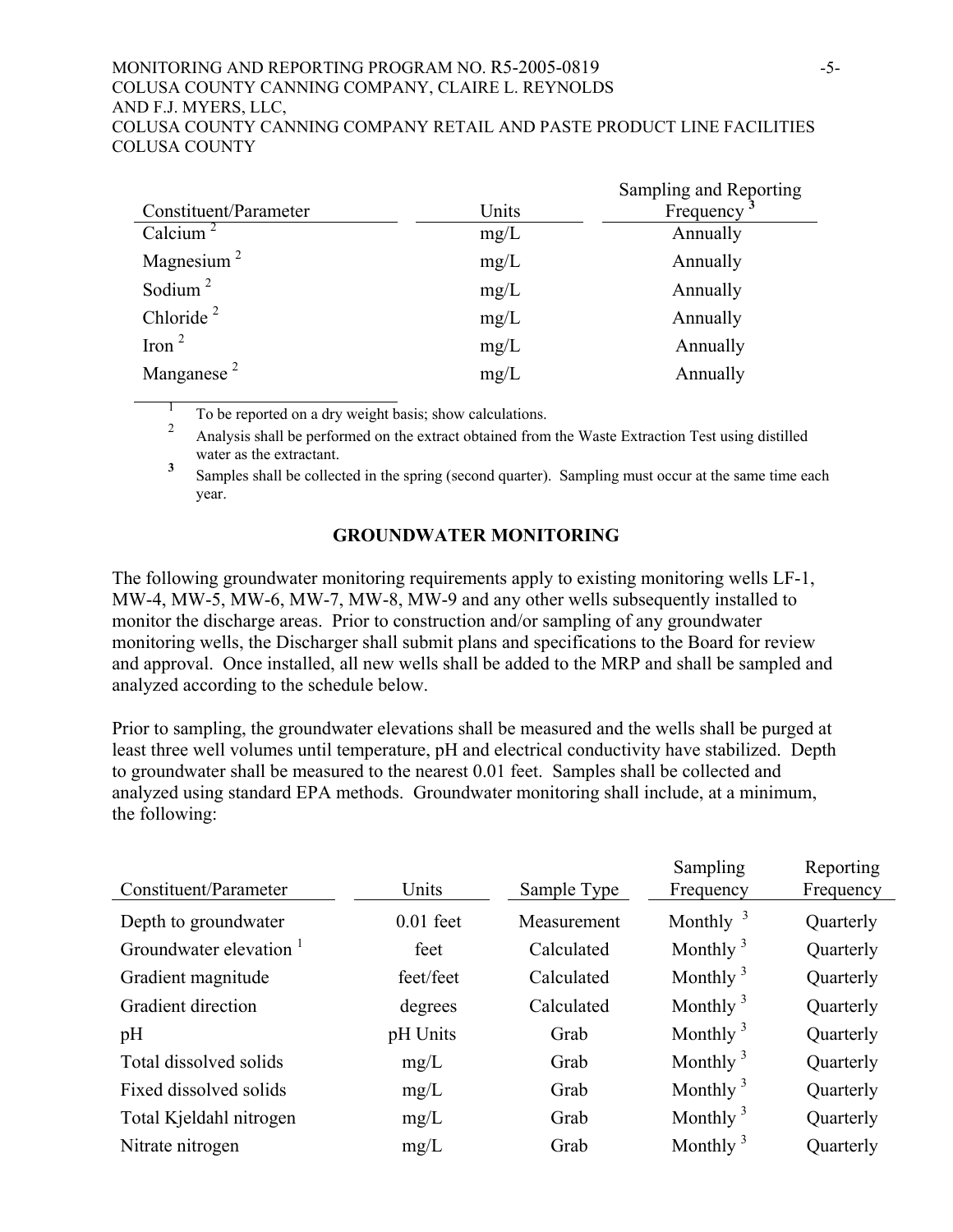#### MONITORING AND REPORTING PROGRAM NO. R5-2005-0819 -6- COLUSA COUNTY CANNING COMPANY, CLAIRE L. REYNOLDS AND F.J. MYERS, LLC, COLUSA COUNTY CANNING COMPANY RETAIL AND PASTE PRODUCT LINE FACILITIES COLUSA COUNTY

| Units        | Sample Type | Sampling<br>Frequency | Reporting<br>Frequency |
|--------------|-------------|-----------------------|------------------------|
| mg/L         | Grab        | Monthly $3$           | Quarterly              |
| mg/L         | Grab        | Monthly $3$           | Quarterly              |
| mg/L         | Grab        | Monthly $3$           | Quarterly              |
| mg/L         | Grab        | Monthly $3$           | Quarterly              |
| $MPN/100$ mL | Grab        | Monthly $3$           | Quarterly              |
| mg/L         | Grab        | Quarterly             | Quarterly              |
|              |             |                       |                        |

<sup>1</sup> Groundwater elevation shall be determined based on depth-to-water measurements using a surveyed measuring point elevation on the well and a surveyed reference elevation.

<sup>2</sup> Samples shall be filtered with a 0.45-micron filter prior to sample preservation.

3 Sampling and analyses shall be performed monthly until there are at least twelve monitoring events per well. Thereafter, sampling and analysis shall be performed quarterly.

4 Standard Minerals shall include, at a minimum, the following elements/compounds: pH, boron, bromide, calcium, chloride, fluoride, magnesium, phosphate, potassium, sodium, sulfate, total alkalinity (including alkalinity series), and total hardness as  $CaCO<sub>3</sub>$ .

## **REPORTING**

In reporting monitoring data, the Discharger shall arrange the data in tabular form so that the date, sample type (e.g. pond, effluent, soil, groundwater), sampling location, and the reported analytical result for each sample are readily discernible. The data shall be summarized in such a manner to clearly illustrate compliance with waste discharge requirements and spatial or temporal trends, as applicable. The results of any monitoring done more frequently than required at the locations specified in the Monitoring and Reporting Program shall be reported in the next scheduled monitoring report.

As required by the California Business and Professions Code Sections 6735, 7835, and 7835.1, all groundwater monitoring reports shall be prepared under the direct supervision of a Californiaregistered geologist and signed by the registered professional.

## **A. Monthly Monitoring Reports**

Monthly reports shall be submitted to the Regional Board on the **1st day of the second month following sampling** (i.e., the January report is due by 1 March). Monthly Monitoring Reports shall be submitted regardless of whether there is any process wastewater generated. At a minimum, the reports shall include:

- 1. Results of pond, effluent, flow, and all land application area monitoring. Data shall be presented in tabular format.
- 2. Daily precipitation data in tabular form accompanied by starting and ending dates of irrigation for each field or check.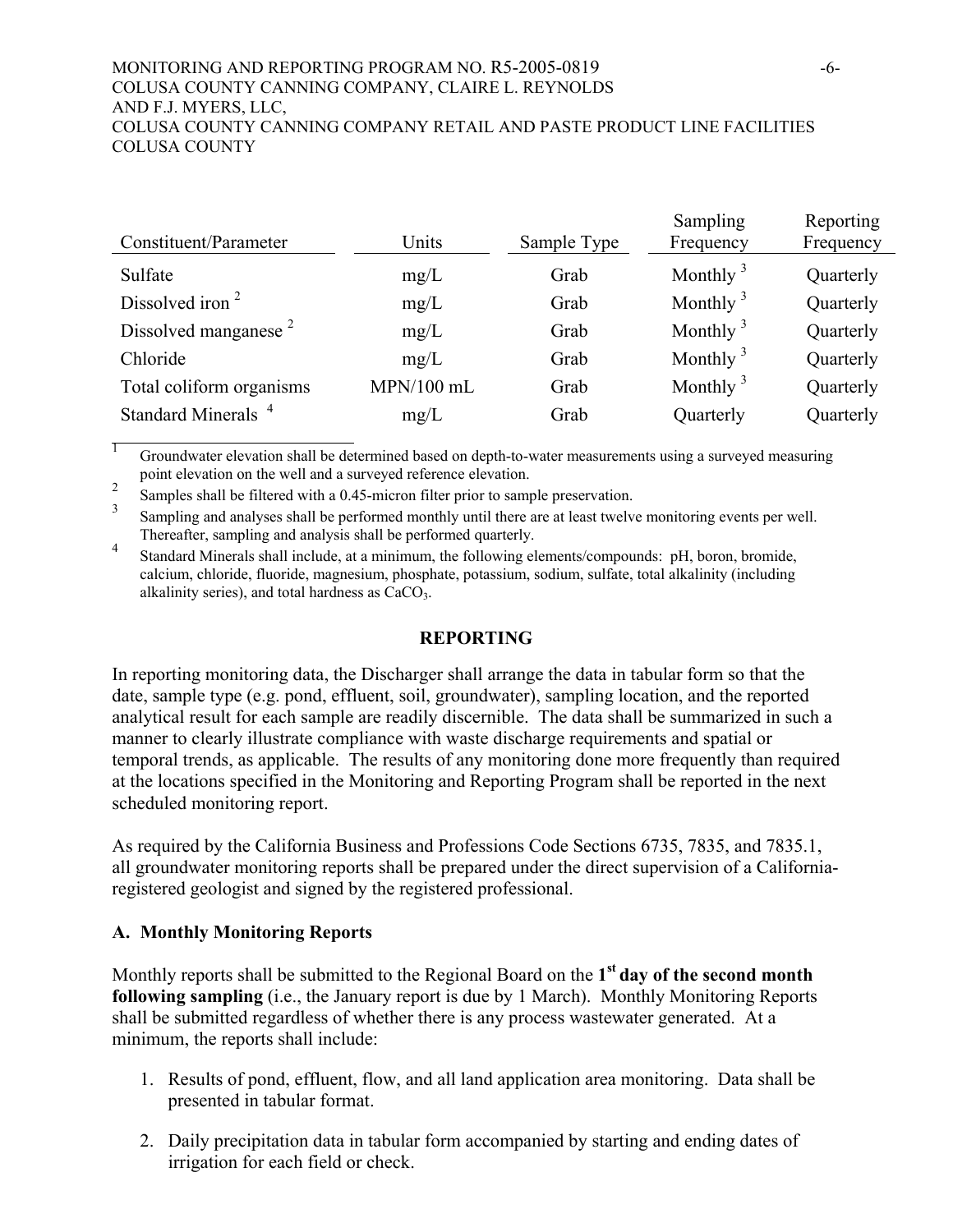- 3. Daily pre-application inspection reports.
- 4. A comparison of monitoring data to the discharge specifications and applicable limitations and an explanation of any violation of those requirements.
- 5. When requested by staff, copies of laboratory analytical report(s).
- 6. Calibration log(s) verifying calibration of any field monitoring instruments (e.g., DO, pH, and EC meters) used to obtain data.
- 7. Daily discharge volumes and acres irrigated shall be tabulated. The report shall include a discussion of the discharge volumes and irrigation practices used (method of application, application period/duration, drying times, etc.) for each check or group of checks utilized during the month. Hydraulic loading rates (inches/acre/month) shall be calculated.
- 8. Maximum daily  $BOD_5$  loading rates (lbs/acre/day) shall be calculated for each irrigation check using the total volume applied on the day of application, estimated application area, and a running average of the three most recent results of  $BOD<sub>5</sub>$  for the applicable source water, which also shall be reported along with supporting calculations. Cycle average BOD<sub>5</sub> loading rates shall be calculated using the total volume applied on the day of application, the number of days between applications, the total application period, application area, and a running average of the three most recent results of  $BOD<sub>5</sub>$  for the applicable source wastewater.
- 9. Total nitrogen and TDS loading rates (lbs/acre/month) shall be calculated for each irrigation check on monthly basis using the daily applied volume of wastewater, daily application area, and the most recent monitoring results, which shall also be reported along with supporting calculations.
- 10. Nitrogen loading rates for other sources (i.e., fertilizers) shall be calculated for each irrigation check on a monthly basis using the daily applied load and the estimated daily application area.
- 11. Cumulative nitrogen and TDS loading rates for each irrigation check for the calendar year to date shall be calculated as a running total of monthly loadings to date from all sources.

## **B. Quarterly Monitoring Reports**

The Discharger shall establish a quarterly sampling schedule for groundwater monitoring such that samples are obtained approximately every three months. Groundwater monitoring reports shall be submitted to the Board by the **1st day of the second month after the quarter** (i.e. the January-March quarterly report is due by May 1<sup>st</sup> each year). The Groundwater Monitoring Reports shall include the following: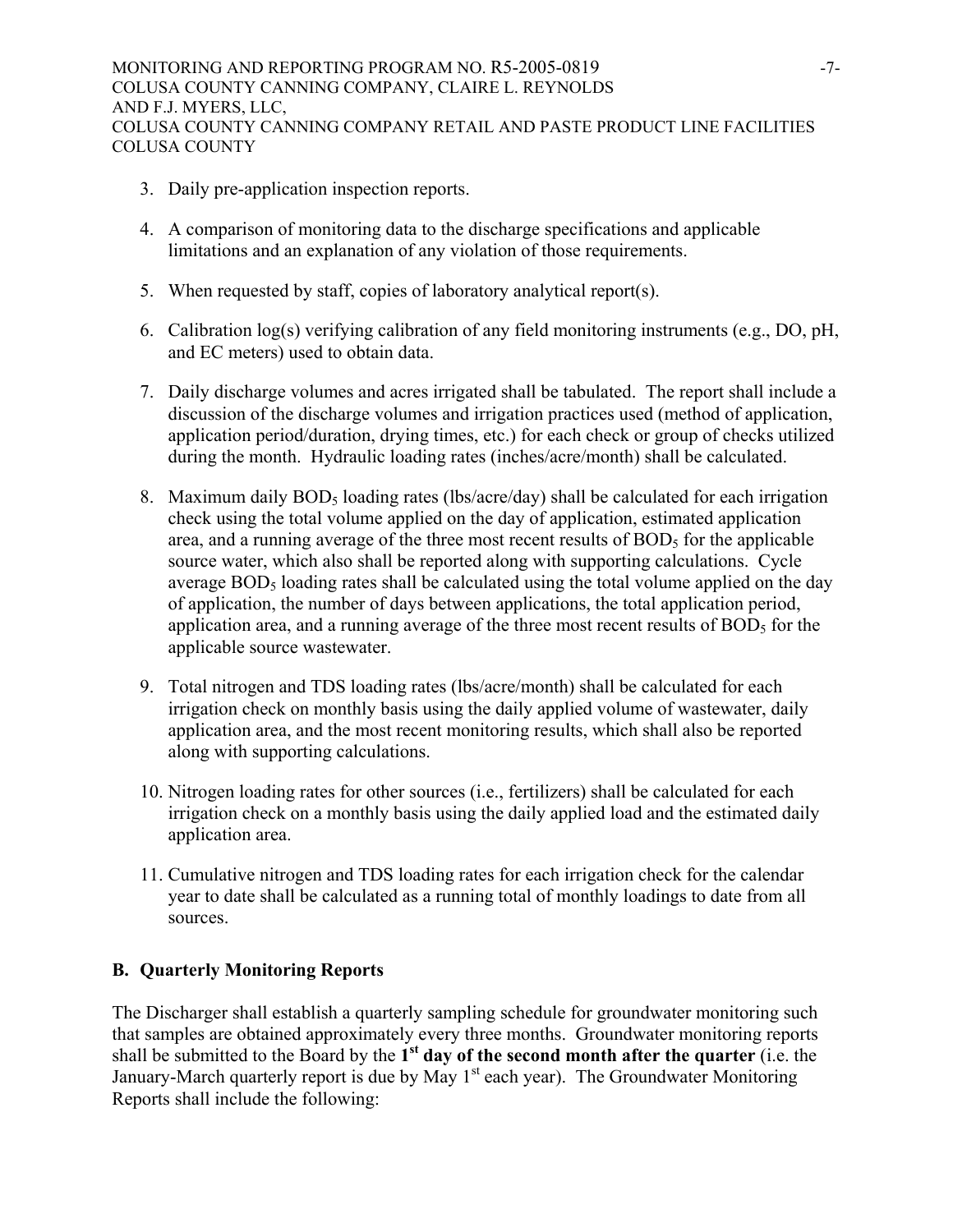MONITORING AND REPORTING PROGRAM NO. R5-2005-0819 -8-COLUSA COUNTY CANNING COMPANY, CLAIRE L. REYNOLDS AND F.J. MYERS, LLC, COLUSA COUNTY CANNING COMPANY RETAIL AND PASTE PRODUCT LINE FACILITIES COLUSA COUNTY

- 1. Results of groundwater monitoring.
- 2. A narrative description of all preparatory, monitoring, sampling, and analytical testing activities for the groundwater monitoring. The narrative shall be sufficiently detailed to verify compliance with the WDRs, this MRP, and the Standard Provisions and Reporting Requirements. The narrative shall be supported by field logs for each well documenting depth to groundwater; parameters measured before, during, and after purging; method of purging; calculation of casing volume; and total volume of water purged.
- 3. Calculation of groundwater elevations, an assessment of groundwater flow direction and gradient on the date of measurement, comparison of previous flow direction and gradient data, and discussion of seasonal trends if any.
- 4. A narrative discussion of the analytical results for all groundwater locations monitored including spatial and temporal tends, with reference to summary data tables, graphs, and appended analytical reports (as applicable).
- 5. A comparison of monitoring data to the groundwater limitations and an explanation of any violation of those requirements.
- 6. Summary data tables of historical and current water table elevations and analytical results.
- 7. A scaled map showing relevant structures and features of the facility, the land application area and irrigation check boundaries, the locations of monitoring wells and any other sampling stations, and groundwater elevation contours referenced to mean sea level datum.
- 8. Copies of laboratory analytical report(s) for groundwater monitoring.

## **C. Annual Monitoring Report**

An Annual Report shall be prepared as the fourth quarterly monitoring report. The Annual Report shall include all monitoring data required in the monthly/quarterly schedule. The Annual Report shall be submitted to the Regional Board by **1 February** each year. In addition to the data normally presented, the Annual Report shall include the following:

- 1. Tabular and graphical summaries of historical monthly total loading rates for water (hydraulic loading in gallons and inches), BOD, total nitrogen, and total dissolved solids.
- 2. A narrative description of the annual soil monitoring program and a map of sampling locations.
- 3. A mass balance relative to constituents of concern and hydraulic loading along with supporting data and calculations. The report shall describe the types of crops planted and dates of planting and harvest for each crop.